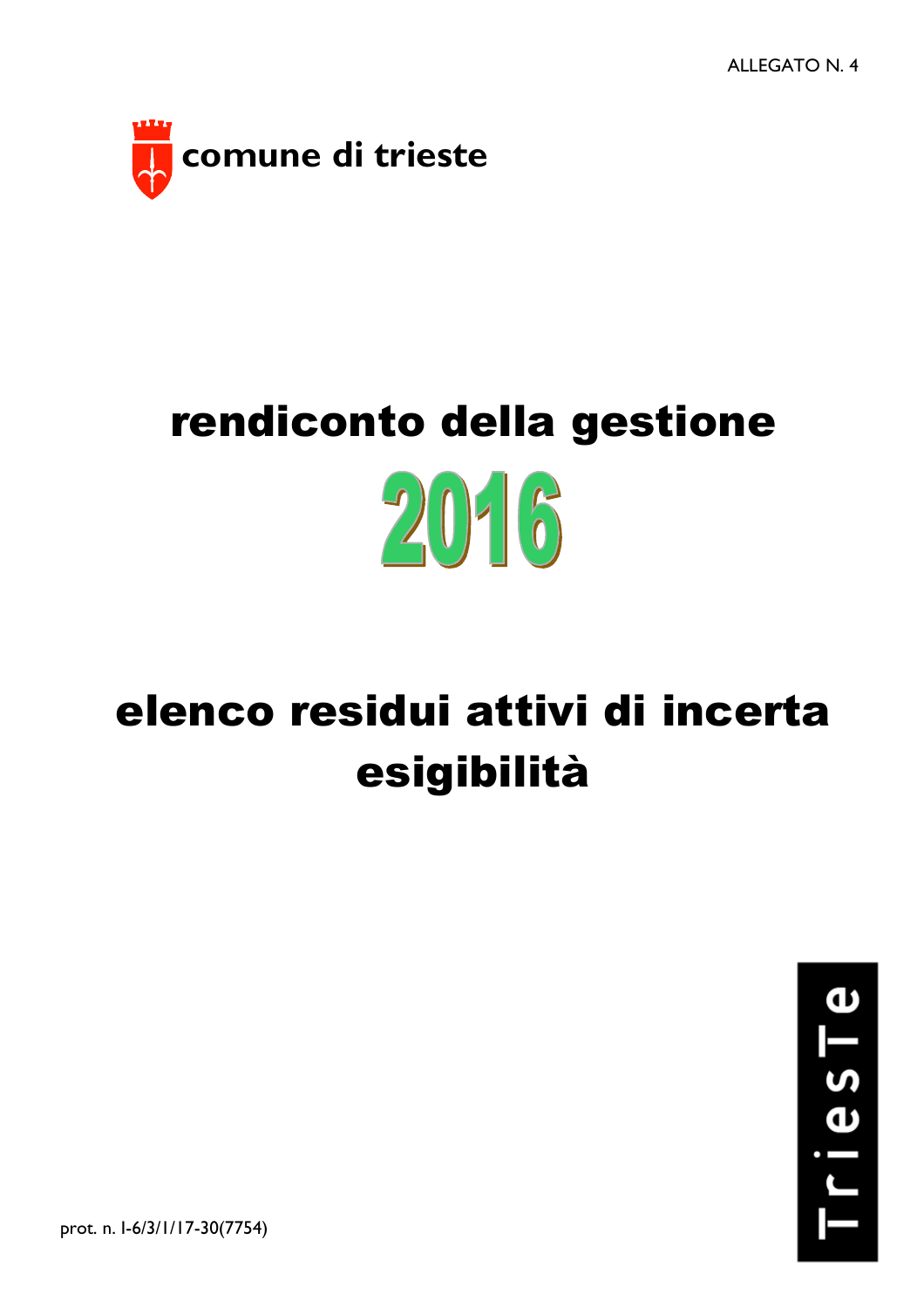|      | <b>ANNO CAPITOLO</b> | N. ACC. | <b>DESCRIZIONE ACCERTAMENTO</b>                                                                                                            | <b>IMPORTO 2016</b> |
|------|----------------------|---------|--------------------------------------------------------------------------------------------------------------------------------------------|---------------------|
| 1970 | 1030                 | 00553/0 | DALL'AMM.NE DELLE PP.TT. CONCESSIONE PONTE<br>RADIO DEI VV.UU. E DALL'IN-TEND. DI FINANZA<br>CONCESSIONE AREA CASERMA FILIBERTO<br>04690   | 104,70              |
| 1978 | 1030                 | 00560/0 | RIMBORSO DEPOSITO CAUZIONALE CONCESSIONE<br><b>BAGNI MARINI EFFETTUATI NEL 1978</b><br>04690                                               | 6,46                |
| 1979 | 1030                 | 00564/0 | POSA CONDOTTA FOGNANTE E CONCESSIONE AREA<br>PROLUNGAMENTO VIA S.MARCO A PASSEGGIO<br>SANT'ANDREA<br>04690                                 | 51,65               |
| 1979 | 6080                 | 00510/0 | ANT. ALL'IMPRESA MARI & MAZZAROLI PER LAVORI<br>FOGNATURA VIA GIULIA V. KANDLER CON RECUPER<br>DALLA DITTA COZZANI RITENUTA IN COLPA       | 6.046,48            |
| 1980 | 1030                 | 00565/0 | DALL'UFFICIO BOLLO E DEMANIO CAUZIONE PER<br>CONCESSIONE DEMANIALE BAGNI TOPOLINI<br>1980/1981<br>04690                                    | 52,99               |
| 1981 | 2110                 | 00088/0 | COSTITUZIONE SERVITU' DI GALLERIA A SCORCOLA<br>ACCETTAZIONE INDENNITA' XII 1007/945 58<br>02100                                           | 99,03               |
| 1982 | 1030                 | 00597/0 | CONDUZIONE LOCALI PRO UFFICIO DI<br>CONCILIAZIONE - DEPOSITO CAUZIONALE -MODIFICA<br>D.G. 3029 DD 11.8.81<br>IX-18/5-58/81<br>04690        | 40,49               |
| 1984 | 605                  | 04136/0 | <b>IVA SU FATTURE CAMPI SPORTIVI 1984</b>                                                                                                  | 193,85              |
| 1984 | 2110                 | 03546/0 | COLLEGAMENTO AUTOSTRADALE SISTIANA-OPICINA-<br>PADRICIANO-LAVORI DI COSTRUZIONE IV LOTTO -<br>CESSIONE ALL'ANAS XII-306/113-78<br>02100    | 109.148,00          |
| 1984 | 2110                 | 03547/0 | COLLEGAMENTO AUTOSTRADALE SISTIANA-OPICINA-<br>PADRICIANO - LAVORI DI COSTRUZIONE III LOTTO -<br>CESSIONE ALL'ANAS XII-306/114-78<br>02100 | 7.178,75            |
| 1985 | 605                  | 04711/0 | IVA 18% SU PROVENTI DEL PALASPORT RELATAIVI<br>AL 1985                                                                                     | 11,66               |
| 1985 | 650                  | 04712/0 | PROVENTI DEL PALASPORT RELATAIAVI AL 1985                                                                                                  | 66,15               |
| 1985 | 1030                 | 04761/0 | CONCESS, COMP. DEMAN, EX DIREZ, DI ARTIGLIERIA<br>DIV. CAMPO MARZIO 1-3 AD USO MUSEO DEL MARE<br>E M.O.I. X-44/18-85<br>04690              | 3.718,49            |
| 1985 | 1030                 | 04762/0 | CONCESS. PARTE IMM. DEMAN. PALAZZO DI<br>GIUSTIZIA ADIBITO AD UFFICI GIUDRINNOVO PER.<br>1.1.85-31.12.90 X-44/2-85<br>04690                | 28.405,13           |
| 1985 | 1030                 | 04764/0 | CONCESS. LOCALI PALAZZO DI GIUSTIZIA - UFF. DI<br>CONCILIAZIONE - RINNOVOPERIODO 1.11.84-31.10.90<br>X-44/14-85<br>04690                   | 1.075,19            |
| 1986 | 605                  | 04796/0 | IVA 18% SU PROVENTI PALESTRE RELATIVI AL 1986                                                                                              | 4,55                |
| 1986 | 650                  | 04741/0 | PROVENTI PALASPORT 1986                                                                                                                    | 1.000,89            |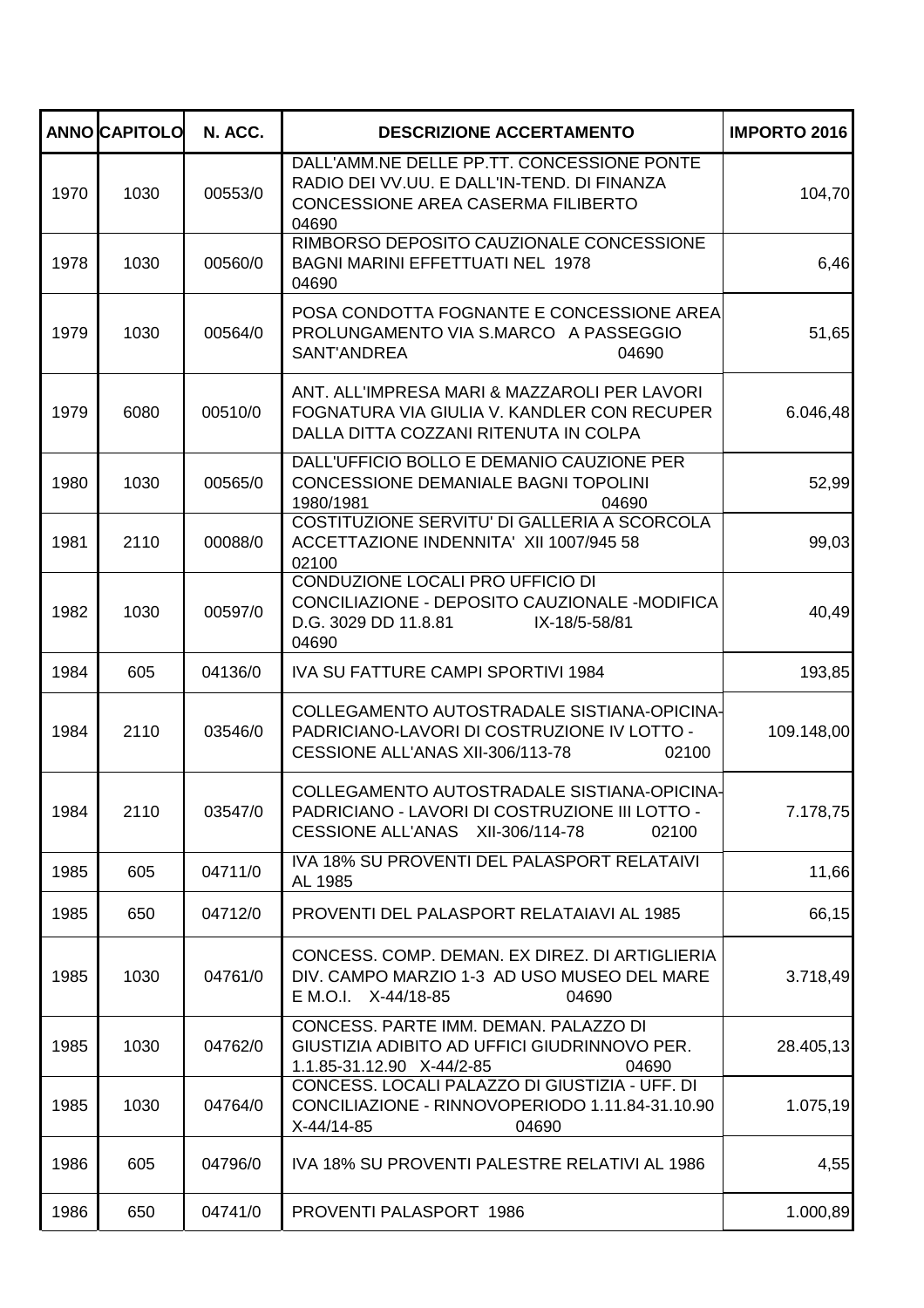|      | <b>ANNO CAPITOLO</b> | N. ACC. | <b>DESCRIZIONE ACCERTAMENTO</b>                                                                                                                                | <b>IMPORTO 2016</b> |
|------|----------------------|---------|----------------------------------------------------------------------------------------------------------------------------------------------------------------|---------------------|
| 1986 | 650                  | 04795/0 | PROVENTI PALESTRE RELATIVE AL 1986                                                                                                                             | 25,41               |
| 1986 | 1035                 | 04799/0 | RIMBORSI VARI DI CONSUMI EGA NEI LOCALI IN<br><b>AFFITTO</b><br>01990                                                                                          | 178,76              |
| 1987 | 605                  | 04720/0 | IVA SU FATTURE PALESTRE RELATIVE AL 1987                                                                                                                       | 1,95                |
| 1987 | 650                  | 04653/0 | PROVENTI PALASPORT RELATIVI AL 1987                                                                                                                            | 1.685,46            |
| 1988 | 650                  | 03638/0 | PROVAENTI PALAZZO DELLO SPORT - ANNO 1988                                                                                                                      | 0,52                |
| 1988 | 650                  | 04111/0 | PROVENTI CAMPI SPORTIVI ANNO 1988                                                                                                                              | 490,63              |
| 1988 | 650                  | 04669/0 | PROVENTI PISCINA BIANCHI - ANNO 1988                                                                                                                           | 0,39                |
| 1988 | 650                  | 04812/0 | FATTURE PALESTRE REALTIVE AL MESE DI MARZO<br>1988                                                                                                             | 22,55               |
| 1988 | 650                  | 04814/0 | FATTURE PALASPORT RELATIVE AI MESI DI GENNAIO<br>FEBBRAIO-MARZO-APRILE E MAGGIO 1988                                                                           | 896,05              |
| 1988 | 650                  | 04816/0 | FATTURE PISCINA REALTIVE AL 1988 - MESI DI<br>GENNAIO-MARSO-APRILE-GIUGNO E LUGLIO                                                                             | 4,77                |
| 1988 | 1030                 | 04862/0 | DETERMINAZIONE SALDO AL 31.12.88 (DEP. CAUZ.<br>SPIAGGIA EX TOPOLINO - D.G. 3941/88)<br>04690                                                                  | 103,29              |
| 1989 | 1030                 | 02071/0 | DEPOSITO CAUZ. IN C/C/P PER CONVENZIONE<br>COMUNE / FF.SS. PER TRANSITO NELLE ZONE<br>ADIACENTI IL 'SYLOS'<br>S.A.I.(B)-285/516-81<br>04690                    | 3.356,97            |
| 1990 | 650                  | 00956/0 | PROVENTI IMPIANTI SPORTIVI RELATIVI AL 1990                                                                                                                    | 11.726,91           |
| 1990 | 1015                 | 02936/0 | RIMBORSI SPESE INQUILINI ALLOGGI COMUNALI<br><b>ISCRITTI A RUOLO E NON RISCOSSI</b>                                                                            | 742,39              |
| 1990 | 1030                 | 00163/0 | RINNOVO CONCESSIONE DEMANIALE MARITTIMA<br>ANNI 1989/90 - SPIAGGIA EX TOPOLINI DI BARCOLA -<br><b>DEPOSITO CAUZIONALE</b><br>STTL-7/2-90<br>04690              | 103,29              |
| 1990 | 1030                 | 01946/0 | RESTITUZIONE DEPOSITO CAUZIONALE<br>CONCESSIONE SOTTOSUOLO IMP. PROTEZIO NE<br>CATODICA 10-26/1-48/90<br>04690                                                 | 258,23              |
| 1990 | 1030                 | 01988/0 | DEPOSITO CAUZIONALE RELATIVO<br>ALL'ATTRAVERSAMENTO FOGNARIO DELLA LINEA<br>TRIESTE C.M. - AQUILINIA<br>10\$-6/1-6/90<br>04690                                 | 286,12              |
| 1991 | 650                  | 01320/0 | PROVENTI IMP. SPORTIVI - FATTURE - 1991<br>01100                                                                                                               | 63.740,72           |
| 1991 | 1015                 | 01935/0 | RIMBORSI SPESE DA INQUILINI ASSEGNATARI DI<br>ALLOGGI DI PROPRIETA' COMUNALE - IMPORTI<br>RUOLO DA N.1 A N.13/91                                               | 32.570,60           |
| 1991 | 1030                 | 00069/0 | DEPOSITO CAUZIONALE VERSATO ALL'E.A.P.T. PER<br>CONCESS. AREA DEMAN.MARITTIMA PER<br>POTENZ.IMP.FOGNARI ZONA INDUSTRIALE<br>$10$-6/2-$<br>8/90 (IMP.1066)04690 | 140,99              |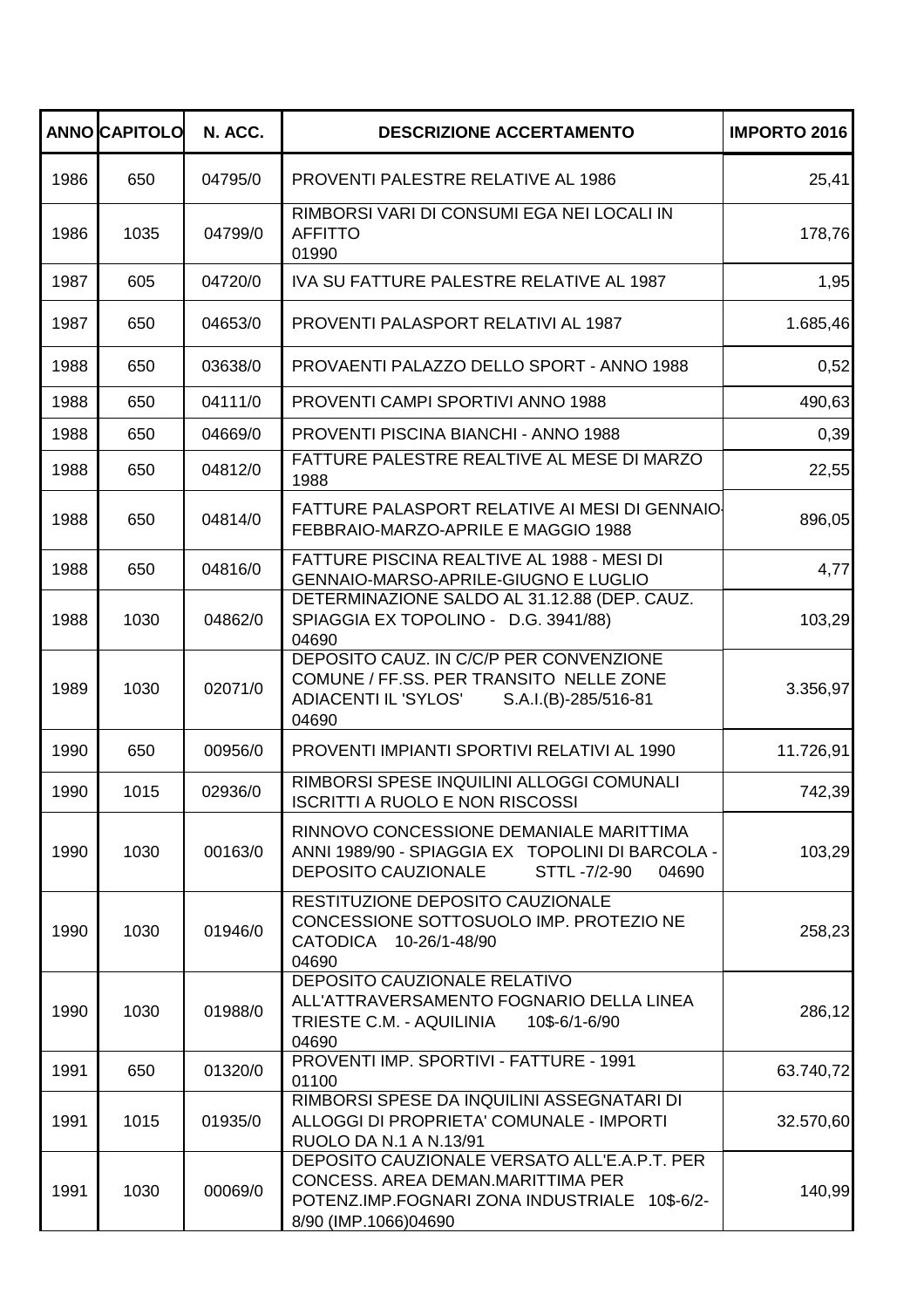|      | <b>ANNO CAPITOLO</b> | N. ACC. | <b>DESCRIZIONE ACCERTAMENTO</b>                                                                                                       | <b>IMPORTO 2016</b> |
|------|----------------------|---------|---------------------------------------------------------------------------------------------------------------------------------------|---------------------|
| 1991 | 1030                 | 01792/0 | RECUPERO INTEGRAZIONE DEPOSITO CAUZIONALE<br>PER CONCESSIONE MQ 803 DI AREA DEMANIALE<br>MARITTIMA V.LE MIRAMARE 10-6/2-5/90<br>04690 | 284,05              |
| 1991 | 6080                 | 02704/0 | DICH. REDDITI MOD. 760 ANNO 1990 -<br>AUTOLIQUIDAZIONE IRPEG ILOR<br><b>RIMBORSO DA</b><br>PARTE IACP 13-17/34-19/91<br>04620         | 852,15              |
| 1992 | 650                  | 00159/0 | PISCINA DI ALTURA - CANONE PER AFFIDAM. IN<br>GESTIONE CONTROLLATA PER UN ANNO<br>STTL-<br>135/68-84<br>01100                         | 1.549,37            |
| 1992 | 650                  | 00160/0 | CAMPO SPORTIVO DI V.FLAVIA - CANONE PER<br>AFFIDAM. IN GESTIONE CONTROLLATA PER 6 MESI<br>AL C.S.PONZIANA<br>STTL-139/14-89<br>01100  | 1.032,91            |
| 1992 | 650                  | 00302/0 | PROVENTI CAMPI E COMPLESSI SPORTIVI - FATTURE<br><b>IMPIANTI SPORTIVI</b><br><b>ANNO 1992</b><br>01100                                | 59.775,57           |
| 1992 | 650                  | 00476/0 | CAMPO SPORTIVO S.LUIGI - CANONE PER AFFIDAM.<br>IN GESTIONE CONTROLLATA STTL-116/25-89<br>VEDI IMPP. 1537-1650<br>01100               | 1.032,91            |
| 1992 | 1015                 | 01007/0 | RIMBORSO SPESE DA INQUILINI<br>I SEM. 92<br>01612                                                                                     | 11.478,93           |
| 1992 | 1030                 | 01559/0 | CAUZIONE PER ATTRAVERS. FOGNARIO SOTT. KM<br>4+725 LINEA TS C.M.-AQUILI NIA<br>10-6/1-1/92<br>04690                                   | 573,27              |
| 1993 | 650                  | 00156/0 | PROVENTI CAMPI E COMPLESSI SPORTIVI - FATTURE<br><b>IMPIANTI SPORTIVI</b><br>01100                                                    | 13.542,76           |
| 1993 | 650                  | 00156/1 | STADIO ROCCO - COPPA PELE' - MUNDIALITO - 4 P.C.<br>INCASSO DA INTROITARESSTTL-12/91-93<br>01100                                      | 12.911,42           |
| 1993 | 840                  | 00189/0 | FITTI REALI - TERRENI COMUNALI ISCRITTI A RUOLO<br>01300                                                                              | 12.358,91           |
| 1993 | 1015                 | 00892/0 | RIMBORSO SPESE DA INQUILINI ASSEGNATARI<br><b>ALLOGGI COMUNALI</b><br>01612                                                           | 19.169,39           |
| 1993 | 1030                 | 01096/0 | CONCESSIONE IMMOBILE DEMANIALE PALAZZO DI<br>GIUSTIZIA - DEPOSITO CAUZ. 10-1/350-90<br>04690                                          | 14.202,56           |
| 1993 | 6080                 | 00354/0 | NUOVO STADIO COM.LE - DANNEGGIAMENTI DD<br>14.2.93 - RISARCIMENTO<br>STTL-12/13-4/93<br>04620                                         | 12.290,05           |
| 1994 | 650                  | 04426/0 | FATT. IMPIANTI SPORTIVI RELATIVE AL 1994<br>01100                                                                                     | 99.426,82           |
| 1994 | 840                  | 01024/0 | FITTI TERRENI 1994 - RUOLO 5/94<br>01300                                                                                              | 7.993,03            |
| 1994 | 890                  | 00599/0 | E<br>RUOLI 1-2-3-4 I SEM. 1994<br>01400<br>RUOLI 7-8                                                                                  | 96,17               |
| 1995 | 650                  | 04125/0 | FATTURE IMPIANTI SPORTIVII RELATIVE AL 1995                                                                                           | 13.159,68           |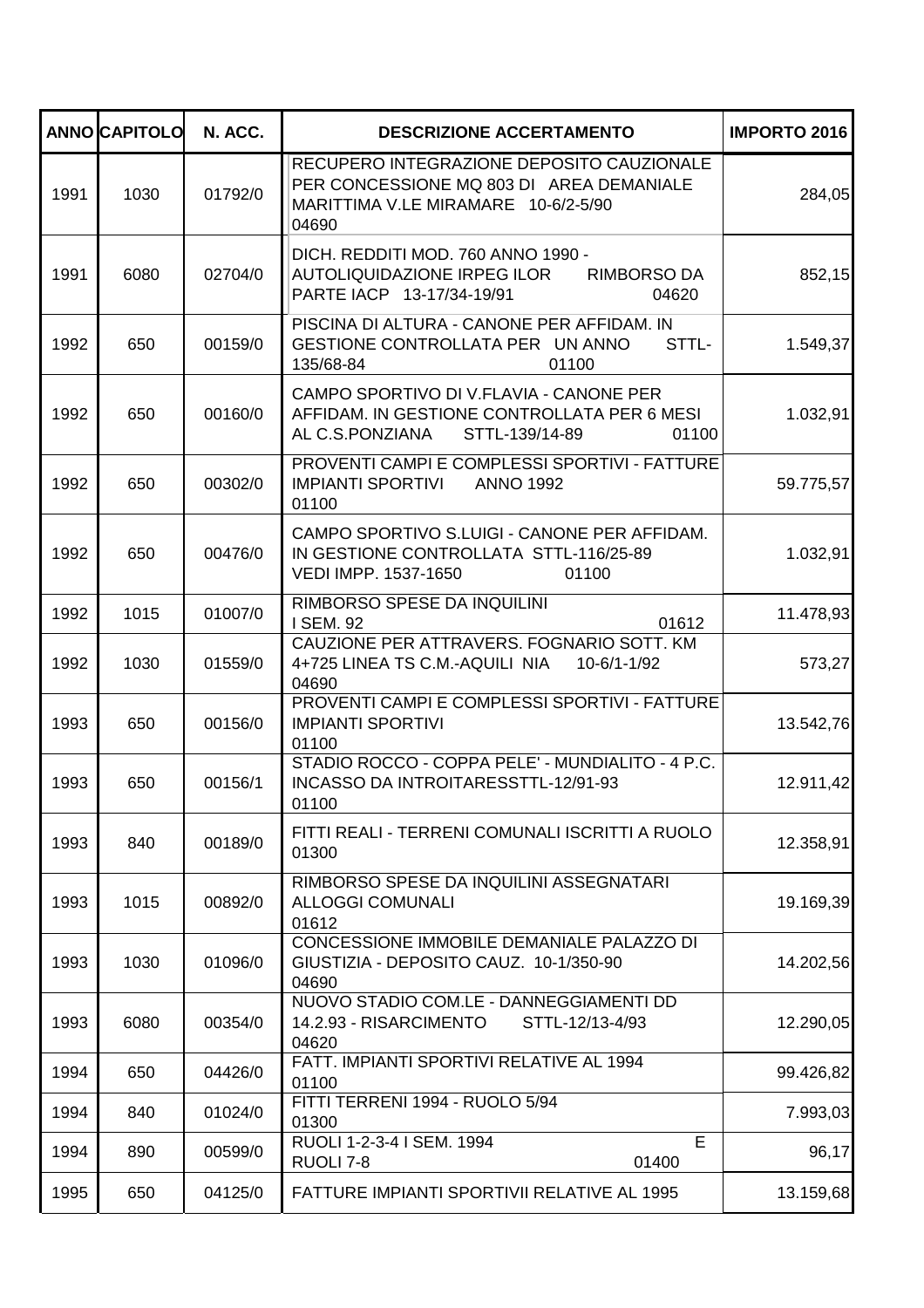|      | <b>ANNO CAPITOLO</b> | N. ACC. | <b>DESCRIZIONE ACCERTAMENTO</b>                                                                                                                     | <b>IMPORTO 2016</b> |
|------|----------------------|---------|-----------------------------------------------------------------------------------------------------------------------------------------------------|---------------------|
| 1995 | 1030                 | 01916/0 | ACCESSO AL SISTEMA INFORMATICO DELLA<br>DIREZIONE GENERALE DELLA MOTORIZ ZAZIONE<br>CIVILE E T.C. - DEPOSITO CAUZIONALE<br>5-78/12-95<br>04690      | 774,69              |
| 1995 | 1035                 | 03423/0 | IMMOBILE VIA DEGLI ALPINI 117/1 - CONTRIBUTO UNA<br>TANTUM PER IRSTRUTTURAZIONE (DAL CONI) DG.<br>3018 20/12/95                                     | 25.822,84           |
| 1996 | 10                   | 04023/0 | IMPOSTA COMUNALE IMPRESE ARTI E PROFESSIONI<br>ANNO 1996 INSERITE NEL RUOLO 5091/98                                                                 | 7.309,70            |
| 1996 | 10                   | 04024/0 | IMPOSTA COMUNALE IMPRESE ARTI E PROFESSIONI<br>ANNO 1996 INSERITE A RUOLO 5091/98                                                                   | 4.281,01            |
| 1996 | 10                   | 04025/0 | <b>IMPOSTA COMUNALE IMPRESE ARTI E PROFESSIONI</b><br>ANNO 1996 INSERITE NEL RUOLO 5091/98                                                          | 6.184,21            |
| 1996 | 10                   | 04650/0 | ACCERTAMENTO ICIAP 1996 - DEFINIZIONE CONTO<br><b>CONSUNTIVO</b>                                                                                    | 2.420,75            |
| 1996 | 10                   | 04651/0 | ACCERTAMENTO ICIAP 1996 - DEFINIZIONE CONTO<br><b>CONSUNTIVO</b>                                                                                    | 617,33              |
| 1996 | 10                   | 04652/0 | ACCERTAMENTO ICIAP 1996 - DEFINIZIONE CONTO<br><b>CONSUNTIVO</b>                                                                                    | 1.386,62            |
| 1996 | 605                  | 04630/0 | IVA SU PROVENTI IMPIANTI SPORTIVI - ANNO 1996                                                                                                       | 3.074,02            |
| 1996 | 645                  | 02801/0 | COMPLESSO SPORTIVO DI PROSECCO - CAMPI DI<br>BASEBALL, HOCKEY PRATO E PA-LAZZINA -<br>RIMBORSO SPESE CONS.ENERGETICI                                | 10.329,14           |
| 1996 | 650                  | 04629/0 | PROVENTI IMPIANTI SPORTIVI IN ECONOMIA - ANNO<br>1996                                                                                               | 15.911,79           |
| 1996 | 810                  | 04602/0 | INFRAZIONI 1996 - EMESSI RUOLI COATTIVI NEL 1999<br>E 2000                                                                                          | 268.517,02          |
| 1996 | 940                  | 00704/0 | ELEZIONE COMITATI AMMINISTRAZIONE BENI CIVICI<br>FRAZIONALI - 26.5.96 01530 (BARCOLA 8.726,67 V.IMP.<br>97/5192 - OPICINA 28.909,91 V.IMP. 97/5197) | 17.718,93           |
| 1996 | 2110                 | 00181/0 | COMPENDIO DI V.DELL'ACQUA - INTERVENTO DI<br>RECUPERO URBANISTICO A CURA DELL'IACP<br>10-12/172-92<br>02100                                         | 105.157,96          |
| 1997 | 10                   | 00947/0 | iciap vari esercizi imposta - convertito in ruolo 3104/99                                                                                           | 1.120,97            |
| 1997 | 10                   | 00949/0 | interessi di mora su iciap convertito in ruolo3104/99                                                                                               | 63,65               |
| 1997 | 10                   | 00950/0 | imposta relativa a ICIAP 91 ruolo 1/99 aprile                                                                                                       | 13.706,86           |
| 1997 | 10                   | 00951/0 | maggiorazioni relative a ICIAP 91 ruolo 1/99 aprile                                                                                                 | 9.020,63            |
| 1997 | 10                   | 00952/0 | interessi di mora su ICIAP 91 ruolo 1/99 aprile                                                                                                     | 9.546,48            |
| 1997 | 10                   | 01042   | emissione ruolo 5091 97 iciap 89/92 - imposta netta                                                                                                 | 730,61              |
| 1997 | 10                   | 01043   | emissione ruolo 5091 97 iciap 89/92 - maggiorazioni                                                                                                 | 367,78              |
| 1997 | 10                   | 01044   | emissione ruolo 5091 97 iciap 89/92 - interessi moratori                                                                                            | 601,06              |
| 1997 | 10                   | 01291/0 | accertam. ICIAP 1992-imp. non versata convertito in ruolo<br>3103/99                                                                                | 10.417,85           |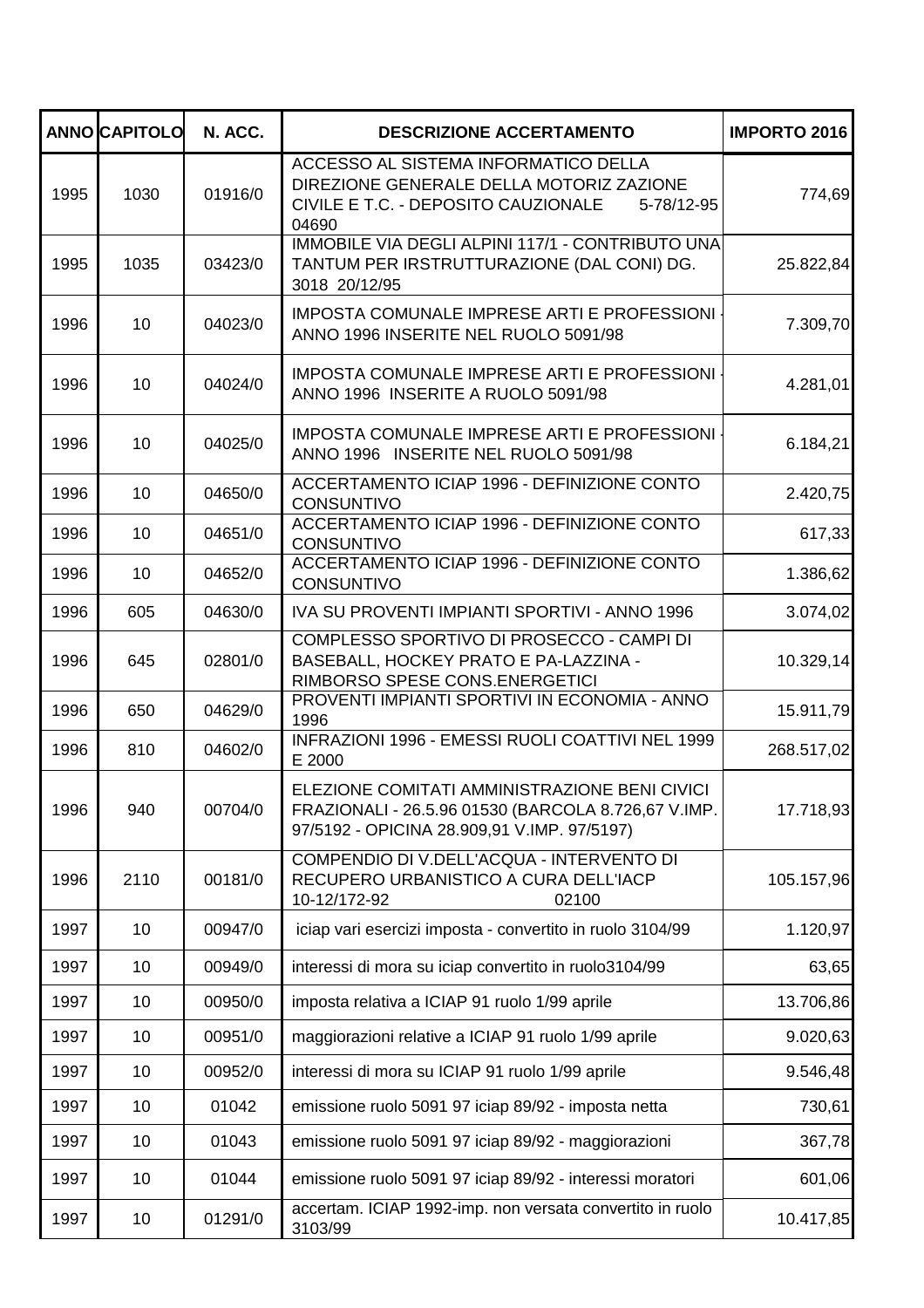|      | <b>ANNOCAPITOLO</b> | N. ACC. | <b>DESCRIZIONE ACCERTAMENTO</b>                                                                                               | <b>IMPORTO 2016</b> |
|------|---------------------|---------|-------------------------------------------------------------------------------------------------------------------------------|---------------------|
| 1997 | 10                  | 01292/0 | ACC.TI ICIAP 1992- MAGGIORAZIONI convertito in ruolo<br>3103                                                                  | 3.023,94            |
| 1997 | 10                  | 01293/0 | ACCERTAMENTI ICIAP 1992-INTERESSI convertito in<br>ruolo 3103/99                                                              | 11.180,29           |
| 1997 | 645                 | 00285/0 | IMPIANTI SPORTIVI IN CONCESSIONE -<br><b>IMPONIBILE 1997</b>                                                                  | 7.689,05            |
| 1997 | 645                 | 00286/0 | *IVA* IMPIANTI SPORTIVI IN CONCESSIONE -<br><b>IVA 19%</b>                                                                    | 1.471,90            |
| 1997 | 650                 | 00283/0 | PROVENTI IMPIANTI SPORTIVI IN ECONOMIA<br><b>IMPONIBILE 1997</b>                                                              | 2.199,10            |
| 1997 | 650                 | 00284/0 | *IVA *PROVENTI IMPIANTI SPORTIVI IN ECONOMIA -<br>I.V.A. 19%                                                                  | 397,54              |
| 1997 | 830                 | 00384/0 | EMISSIONE RUOLI I SEMESTRE 1997-IMPONIBILE SU<br><b>FITTI RILEVANTI</b>                                                       | 336,13              |
| 1997 | 830                 | 00388/0 | EMISSIONE RUOLI I SEMESTRE 1997 - IVA SU FITTI<br><b>RILEVANTI</b>                                                            | 84,58               |
| 1997 | 840                 | 00385/0 | <b>EMISSIONE RUOLI I SEMESTRE 1997</b>                                                                                        | 71,38               |
| 1998 | 50                  | 01720/0 | RUOLO 2023/98 - TASSA CONCESSIONI COMUNALI                                                                                    | 2.793,62            |
| 1998 | 50                  | 01722/0 | RUOLO 2023/98 FEBBRAIO. PENA PECUN. E<br><b>INTERESSI.</b>                                                                    | 9.956,47            |
| 1998 | 280                 | 00856/0 | COSTITUZIONE ARCHIVIO GENERALE 3^ FASE -<br>APPROV.PROGETTO PER L'OCCUP. PER CONTR.FONDO<br>TRIESTE 1998 AFF.GEN.26/4-3/98-98 | 154.603,98          |
| 1998 | 645                 | 00753/0 | PROVENTI IMPIANTI SPORTIVI IN<br><b>CONCESSIONEAPRILE 1998</b>                                                                | 0,21                |
| 1998 | 650                 | 00410/0 | PROVENTI FATTURE IMPIANTI SPORTIVI IN<br><b>ECONOMIA</b>                                                                      | 6.305,85            |
| 1998 | 790                 | 01714/0 | ILLECITI MERCATI ANNI 92, 95, 96 E 97. RUOLO<br>5108/98 - LUGLIO - SANZIONI.                                                  | 614,56              |
| 1998 | 790                 | 01715/0 | RUOLO 5108/98 - LUGLIO. MAGGIORAZIONI.                                                                                        | 109,48              |
| 1998 | 790                 | 01716/0 | RUOLO 5108/98 - LUGLIO. IVA DI RIVALSA.                                                                                       | 20,64               |
| 1998 | 810                 | 01749/0 | INFRAZIONI AL CODICE DELLA STRADA ANNO 1998                                                                                   | 3.176.511,61        |
| 1998 | 830                 | 00549/0 | emissione ruoli 1998 - imponibile su fatture fitti<br>commerciali                                                             | 10.705,99           |
| 1998 | 1012                | 01327/0 | RINNOVO CONCESSIONE AREE DI TRANSITO<br>PEDONALE E MOTORIZZATO ADIACENTI EX SILOS E<br>STAZIONE FERROVIARIA<br>TERR. 17/9-97  | 516,82              |
| 1999 | 15                  | 01822/0 | EMISSIONE AVVISI DI ACCERTAMENTO PER IL<br>RECUPERO DELL'IMPOSTA E RELATIVE SANZIONI                                          | 111.129,61          |
| 1999 | 40                  | 01082/0 | TARSU - EMISSIONE RUOLI PRINCIPALI 1999 - TASSA<br><b>LORDA</b>                                                               | 494.609,56          |
| 1999 | 40                  | 01083/0 | TARSU - EMISSIONE RUOLI SUPPLETIVI 1998 - TASSA<br><b>LORDA</b>                                                               | 176.853,79          |
| 1999 | 40                  | 01084/0 | TARSU - EMISSIONE RUOLI SUPPLETIVI 1998 -<br><b>SOPRATTASSE</b>                                                               | 123.133,83          |
| 1999 | 40                  | 01085/0 | TARSU - EMISSIONE RUOLI SUPPLETIVI 1998 -<br><b>INTERESSI</b>                                                                 | 47.364,51           |
| 1999 | 45                  | 01087/0 | TARSU - ADDIZIONALE - EMISSINE RUOLI SUPPLETIVI<br>98 E PRINCIPALI ANNO 1999                                                  | 66.384,86           |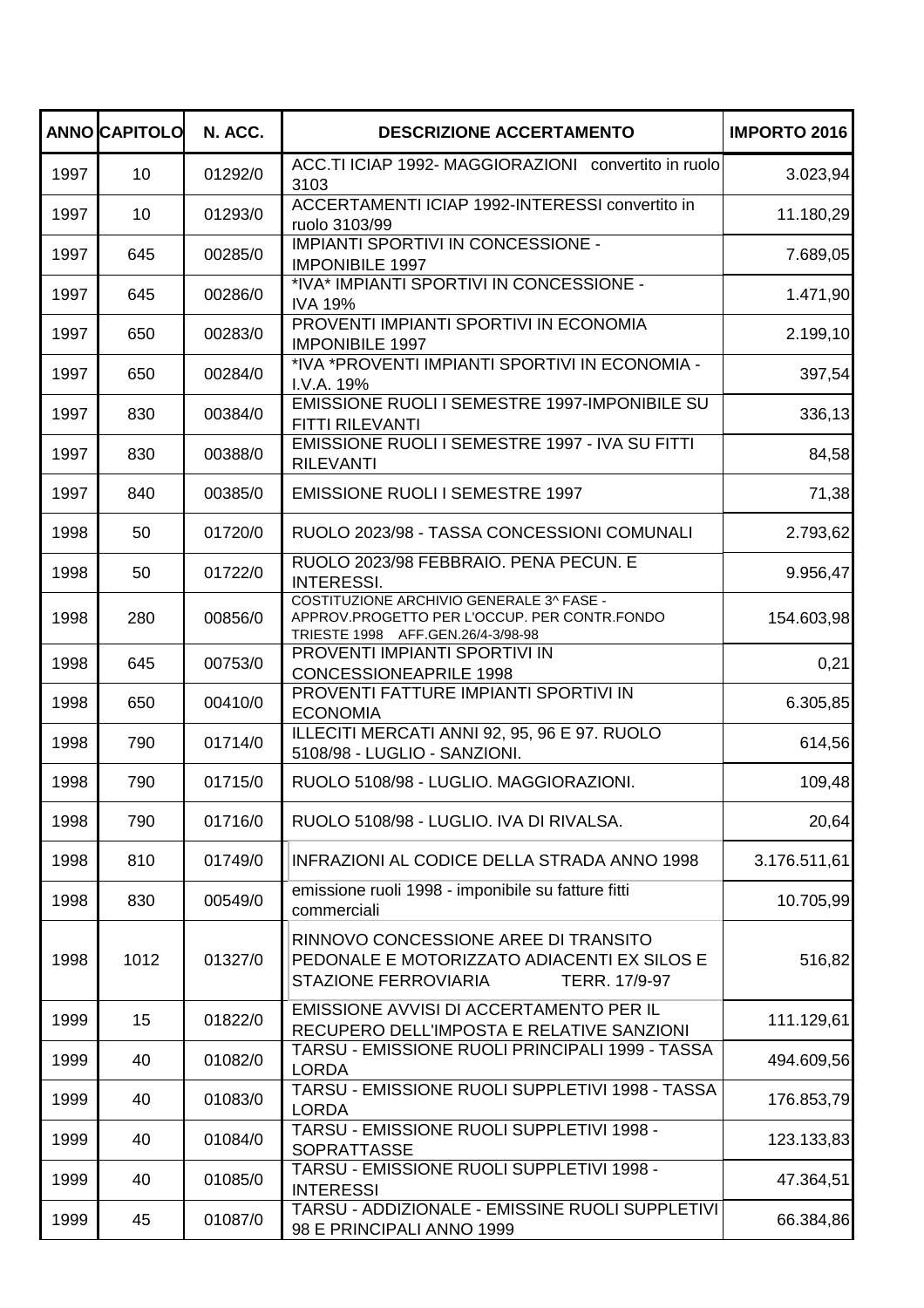|      | <b>ANNOCAPITOLO</b> | N. ACC. | <b>DESCRIZIONE ACCERTAMENTO</b>                                                                                                                   | <b>IMPORTO 2016</b> |
|------|---------------------|---------|---------------------------------------------------------------------------------------------------------------------------------------------------|---------------------|
| 1999 | 280                 | 00894/0 | CONTRIBUTO FINALIZZATO ALLA COSTITUZIONE<br>DELL'ARCHIVIO GENERALE 1-26/4-1/3-99                                                                  | 141.942,03          |
| 1999 | 645                 | 00576/0 | vendite1999                                                                                                                                       | 28.502,98           |
| 1999 | 650                 | 00575/0 | vendite 1999                                                                                                                                      | 68.713,49           |
| 1999 | 650                 | 01559/0 | ACCERTAMENTO MAGGIORAZIONE RUOLO 2455/99<br>IMPIANTI SPORTIVI 90/91/93                                                                            | 1.838,51            |
| 1999 | 790                 | 01546/0 | RUOLO 5026/99 COMMERC IO E MERCATI SANZ.<br>AMM.VE E MAGGIORAZIONE                                                                                | 1.623,63            |
| 1999 | 790                 | 01547/0 | RUOLO 5010/99 COMMERCIO E MERCATI SANZ.<br>AMM.VE E MAGGIORAZIONE                                                                                 | 62.589,23           |
| 1999 | 810                 | 01105/0 | EMISSIONE RUOLO 5006/99 INFRAZIONI CDS 95/96                                                                                                      | 142.984,73          |
| 1999 | 830                 | 00886/0 | CANONI DI LOCAZIONE 1999 RILEVANTI - IMPONIBILE                                                                                                   | 19.772,09           |
| 1999 | 830                 | 00887/0 | 1999 - IVA SU CANONI AFFITTI COMMERCIALI                                                                                                          | 7.078,98            |
| 1999 | 1010                | 00273/0 | RECUPERO DEP. CAUZIONALE LOCAZIONE<br>GIARDINO DI VIA S. MARCO DI PROPRIETA' FFSS AD<br>USO SERVIZIO VERDE PUBBLICO (V. IMP.1970)<br>IMM. 9/10-98 | 387,34              |
| 1999 | 1030                | 01641/0 | MAGGIORAZIONE SU RUOLO 5701/99 CANONI<br><b>TELEFONICI TAXI</b>                                                                                   | 11,30               |
| 1999 | 2540                | 00097/0 | RISTR.PALAZZO ZOIS E COMPL.PALAZZO CIVRANI, ALLEST.<br>ATTREZZ. E RIQUAL. PERTINENZE - APPROV.PROGETTO-<br>FONDO TS (IMP.99/799) ARCH-26/23-97    | 476.011,27          |
| 2000 | 5                   | 00564/0 | ICI - EMISSIONE AVVISI DI LIQUIDAZIONE 2000 PER<br>VARIAZIONE RENDITA CATASTALE DA 1 A 650 -<br><b>IMPOSTA</b>                                    | 70.651,33           |
| 2000 | 5                   | 01034/0 | ICI - AVVISI DI LIQUIDAZIONE NOTIFICATI LUGLIO<br>2000 E MESI SUCCESSIVI                                                                          | 390.694,23          |
| 2000 | 5                   | 01473/0 | INTEGRAZIONE EMISSIONE AVVISI DI LIQUIDAZIONE,<br>CONTESTAZIONE E ACCERTAMENTO 2000                                                               | 8.864,49            |
| 2000 | 10                  | 01462/0 | AVVISI DI ACCERTAMENTO EMESSI NEL 2000<br>RELATIVI A VARI ESERCIZI                                                                                | 263.777,08          |
| 2000 | 35                  | 00731/0 | ISCRIZ. A RUOLO SANZ. PECUN. SU TOSAP TEMP. -<br>COD. 8565. 2000/1647-5744-4456-2541-2542-3660-2384                                               | 0,33                |
| 2000 | 40                  | 01189/0 | EMISSIONE RUOLI PRINCIPALI 2000 - TARSU                                                                                                           | 0,05                |
| 2000 | 645                 | 00262/0 | proventi impianti sportivi in concessione                                                                                                         | 19.434,27           |
| 2000 | 650                 | 00261/0 | proventi impianti sportivi in economia 2000                                                                                                       | 28.988,50           |
| 2000 | 810                 | 00061/0 | INFRAZIONI AL CODICE DELLA STRADA - ANNO 2000                                                                                                     | 845.077,51          |
| 2000 | 810                 | 01253/0 | EMISSIONE RUOLI 2000 COMPETENZA 95/96 -<br><b>MAGGIORAZIONI</b>                                                                                   | 102.918,85          |
| 2000 | 830                 | 00780/0 | <b>CANONI RILEVANTI 2000</b>                                                                                                                      | 9.118,15            |
| 2001 | 50                  | 01395/0 | ruolo 2498/01 tassa su concessioni comunali - sanzione e<br>maggiorazione                                                                         | 4.588,96            |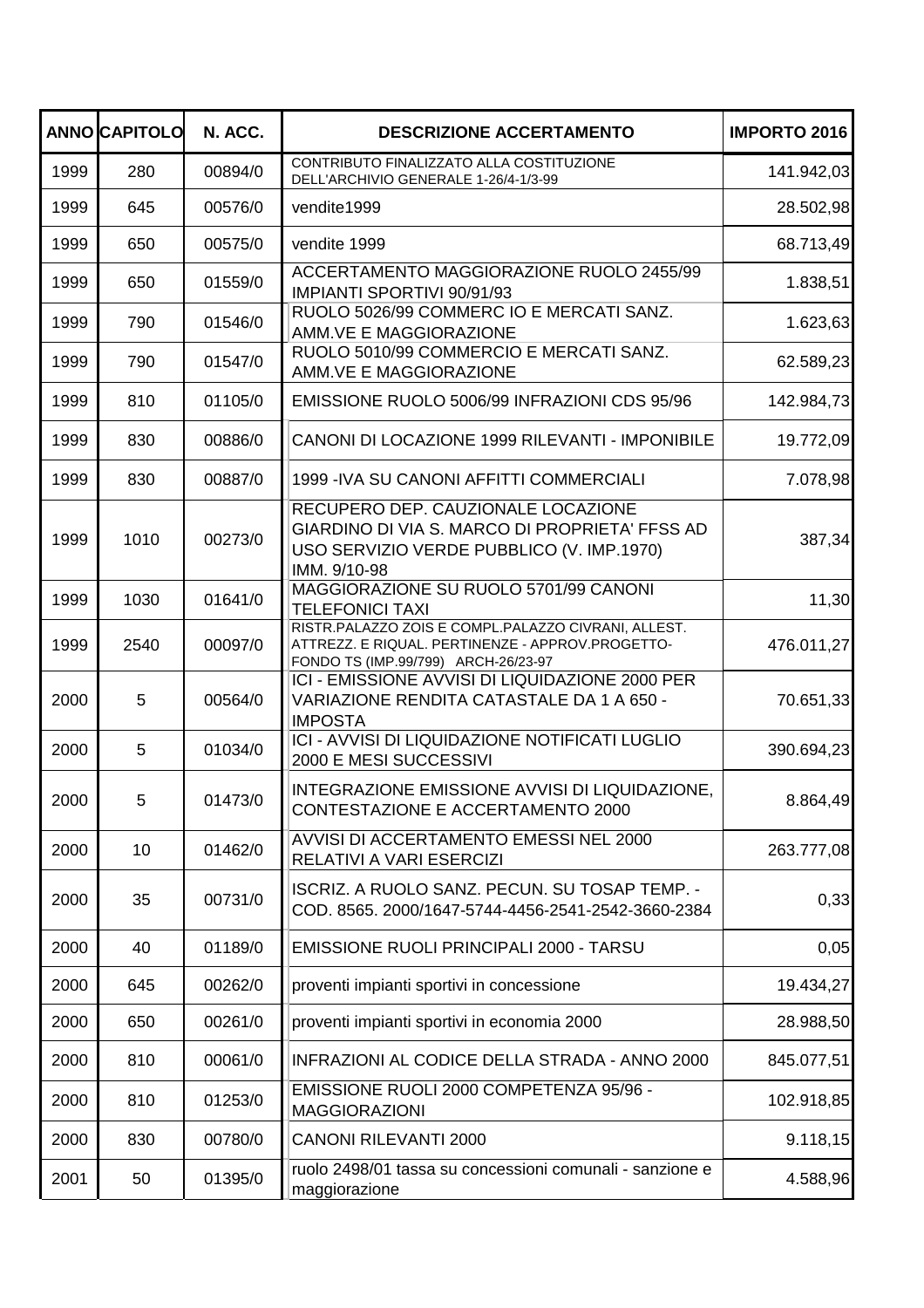|      | <b>ANNO CAPITOLO</b> | N. ACC. | <b>DESCRIZIONE ACCERTAMENTO</b>                                                                                                                            | <b>IMPORTO 2016</b> |
|------|----------------------|---------|------------------------------------------------------------------------------------------------------------------------------------------------------------|---------------------|
| 2001 | 650                  | 00241/0 | Proventi impianti sportivi in economia 2001                                                                                                                | 2.599,78            |
| 2001 | 780                  | 01386/0 | RUOLI VARI 2001 - SANZIONE E MAGGIORAZIONE                                                                                                                 | 45.485,16           |
| 2001 | 790                  | 01274/0 | RUOLO 15509/2000 - SERVIZIO MERCATI SANZIONE E<br><b>MAGGIORAZIONE</b>                                                                                     | 7.955,11            |
| 2001 | 790                  | 01269/0 | ruolo 5047/2000 servizio commercio e mercati sanzioni e<br>maggiorazione                                                                                   | 4.241,75            |
| 2001 | 790                  | 01387/0 | RUOLI VARI 2001 - SANZIONE E MAGGIORAZIONE                                                                                                                 | 19.699,77           |
| 2001 | 790                  | 01402/0 | ruoli vari del 2001 per infrazioni ai regolamenti del<br>commercio e mercati - vendite senza licenza - sanzioni e<br>maggiorazioni                         | 197.364,68          |
| 2001 | 790                  | 01402/0 | RUOLI VARI DEL 2001 PER INFRAZIONI AI<br>REGOLAMENTI DEL COMMERCIO E MERCATI -<br>VENDITE SENZA LICENZA - SANZIONI E<br><b>MAGGIORAZIONI</b>               | 201.418,19          |
| 2001 | 790                  | 01403/0 | rruoli 3998/2000 e 11725/2000 - violazioni ai regolamenti<br>del commercio - sanzioni e magggiorazioni                                                     | 29.133,56           |
| 2001 | 830                  | 00621/0 | CANONI DI LOCAZIONI COMMERCIALI INSERITI NEI<br><b>RUOLI 2001</b>                                                                                          | 13.433,92           |
| 2001 | 996                  | 01073/0 | L.R. 40/90 - PROLUNGAMENTO COLLETTORE COSTIERO -<br>AZIONE DI RIVALSA SULLA CAUZIONE 7-102/98/177-2001                                                     | 16.784,85           |
| 2001 | 1070                 | 00261/0 | RISOLUZIONE CONTRATTO REP. N 52539 dd 20.4.2000 CON LA<br>DITTA AD RICERCA S.R.L. - RISARCIM. DANNI CON INCAMERAM.<br>POLIZZA FID. AFF.GEN. 1-26/3-2/61-99 | 13.736,72           |
| 2001 | 1070                 | 00262/0 | RISOLUZIONE CONTRATTO REP. N.52539 dd 20.4.2000 CON LA<br>DITTA AD RICERCA S.R.L. - RISARCIM. DANNI -AZIONE DI<br>RECUPERO AFF.GEN. 1-26/3-2/61-99         | 6.459,64            |
| 2001 | 2900                 | 01125/0 | EMISSIONE RUOLI 2001 CONDONO EDILIZIO N. 2481-<br>3050 DD.10/06/2001                                                                                       | 942,60              |
| 2001 | 6080                 | 00431/0 | ACCERTAMENTO DELL'USO CIVICO PER LA<br><b>FRAZIONE DI GROPADA - RECUPERO SPESE</b><br><b>INCARICO PERITALE AL GEOM. ITALO VENTO</b>                        | 2.680,13            |
| 2002 | 10                   | 00596/0 | ICIAP COMPETENZA 96 97                                                                                                                                     | 39.198,42           |
| 2002 | 650                  | 00090/0 | PROVENTI IMPIANTI SPORTIVI IN ECONOMIA - 2002                                                                                                              | 90.648,22           |
| 2002 | 650                  | 00091/0 | PROVENTI IMPIANTI SPORTIVI IN CONCESSIONE -<br>2002                                                                                                        | 18.045,51           |
| 2002 | 740                  | 01256/0 | ruolo 1557/2000 - mancato ritiro concessioni edlilizie -<br>sanzione e maggiorazione                                                                       | 69,29               |
| 2002 | 781                  | 01262/0 | RUOLO 2828/2000 SANZIONI CANI E MAGGIORAZIONE                                                                                                              | 417,42              |
| 2002 | 790                  | 01257/0 | illeciti servizio commercio e mercati - ruolo 1557/2000<br>sanzione e maggiorazione                                                                        | 18.365,50           |
| 2002 | 790                  | 01260/0 | RUOLO 13537/00 SANZIONI E MAGGIORAZIONI<br><b>COMMERCIO E MERCATI</b>                                                                                      | 1.053,57            |
| 2002 | 790                  | 01261/0 | RUOLO 2766/2000 SANZIONI E MAGGIORAZIONI<br><b>COMMERCIO E MERCATI</b>                                                                                     | 60.221,59           |
| 2002 | 790                  | 01265/0 | RUOLO 1425/2000 SANZIONI E MAGGIORAZIONE<br><b>COMMERCIO E MERCATI</b>                                                                                     | 1.996,02            |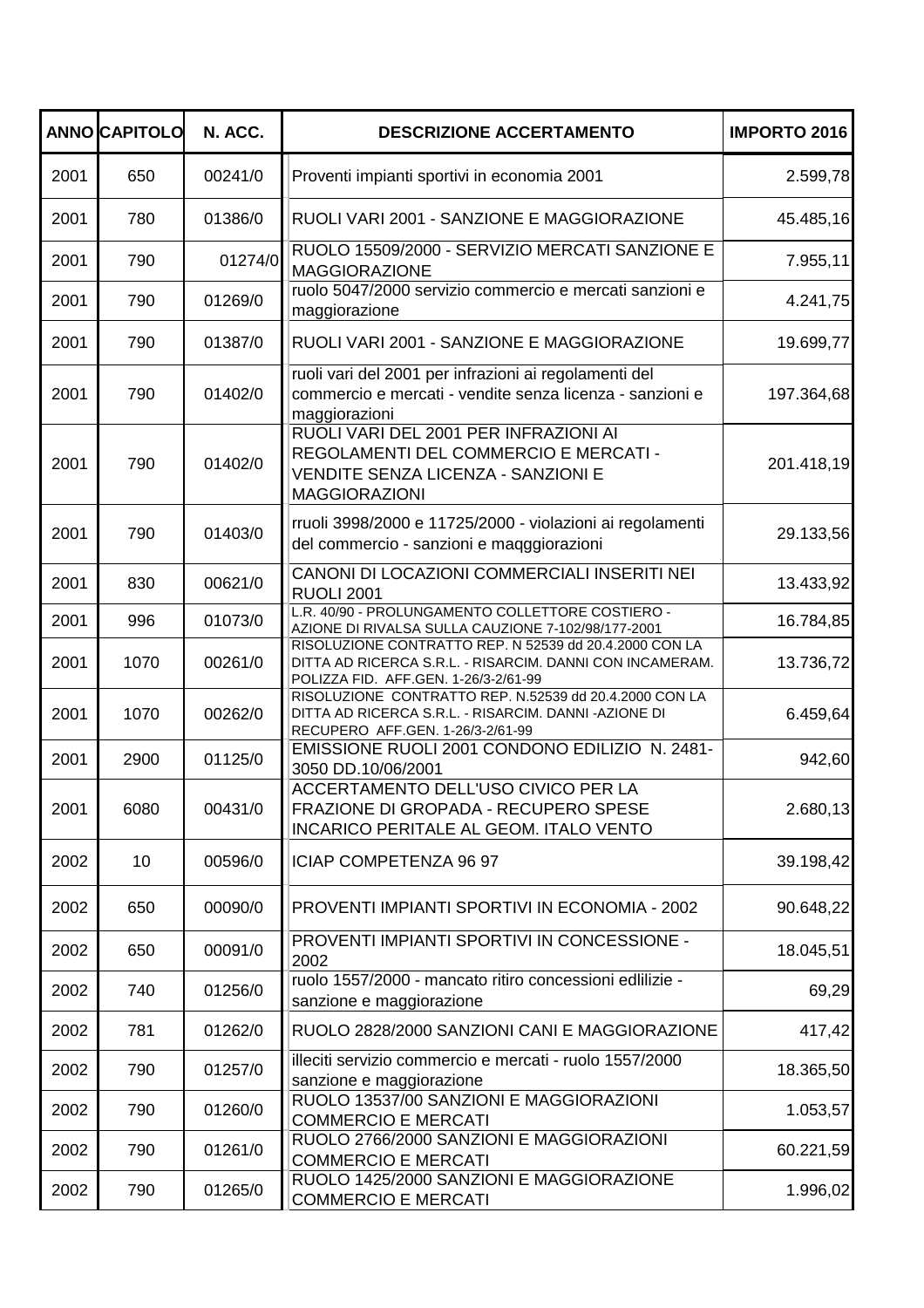|      | <b>ANNO CAPITOLO</b> | N. ACC. | <b>DESCRIZIONE ACCERTAMENTO</b>                                                                                                               | <b>IMPORTO 2016</b> |
|------|----------------------|---------|-----------------------------------------------------------------------------------------------------------------------------------------------|---------------------|
| 2002 | 790                  | 01266/0 | RUOLO 1426/2000 SANZIONI E MAGGIORAZIONE<br><b>COMMERCIO E MERCATI</b>                                                                        | 84,70               |
| 2002 | 790                  | 01269/0 | PARZIALE RUOLO 2552/2001 SANZIONI E<br>MAGGIORAZIONI SERVIZIO MERCATI                                                                         | 72.175,58           |
| 2002 | 790                  | 01301/0 | RUOLO 9794/2000 (cod. 29764) SANZIONI E<br>MAGGIORAZIONE COMMERCIO E MERCATI                                                                  | 1.938,25            |
| 2002 | 810                  | 00342/0 | AMMENDE E OBLAZIONI PER CONTRAVVENZIONI<br>ALLE NORME SULLA CIRCOLAZIONE STRADALE -<br><b>ANNO 2002</b>                                       | 485.636,31          |
| 2002 | 1030                 | 00847/0 | Riviera di Barcola - rinnovo concess. Topolini e 4 aree<br>demaniali marittime -2002/2007 -recupero dep.cauz.<br>(imp.5026) SAS-11/3/2-9/2002 | 2.200,00            |
| 2002 | 1060                 | 01270/0 | PARZIALE RUOLO 2552/2001 SANZIONI RESIDENZE<br>POLIFUNZIONALI                                                                                 | 12.921,26           |
| 2002 | 2900                 | 01321/0 | ruolo 2002/2763 - mancati pagamenti sanzioni pecuniarie<br>per abusi edilizi - 70%                                                            | 10.028,41           |
| 2002 |                      |         | ONERI CONCESSORI LE CUI PRATICHE SONO<br>AFFIDATE ALL'AVVOCATURA COMUNALE                                                                     | 277.531,67          |
| 2003 | 10                   | 01190/0 | emissione ruoli ICIAP 2003/1683-4895-2637-2519-19387-<br>2983                                                                                 | 3.758,50            |
| 2003 | 650                  | 00145/0 | PROVENTI IMPIANTI SPORTIVI IN ECONOMIA - ANNO<br>2003                                                                                         | 159.038,03          |
| 2003 | 650                  | 00146/0 | PROVENTI IMPIANTI SPORTIVI IN CONCESSIONE -<br><b>ANNO 2003</b>                                                                               | 33.616,06           |
| 2003 | 650                  | 00147/0 | CORRISPETTIVI BAGNI DIURNI - ANNO 2003<br>SAS-<br>7/2/1-03-221                                                                                | 380,00              |
| 2003 | 740                  | 01309/0 | RUOLO 2748/02 SERV. CONCESSIONI EDILIZIE                                                                                                      | 11.020,43           |
| 2003 | 780                  | 01306/0 | RUOLO 4868/00 INFRAZIONI AL REGOLAMENTO<br><b>MERCATI</b>                                                                                     | 1.859,23            |
| 2003 | 780                  | 01318/0 | RUOLI VARI 2003 - SANZIONI POLIZIA GIUDIZIARIA                                                                                                | 41.791,34           |
| 2003 | 780                  | 01319/0 | RUOLI 2002 SANZIONI POLIZIA GIUDIZIARIA                                                                                                       | 22.292,60           |
| 2003 | 790                  | 01308/0 | RUOLO2748/02 COMMERCIO E MERCATI                                                                                                              | 10.030,05           |
| 2003 | 790                  | 01317/0 | RUOLI VARI 2003 - SERVIZIO MERCATI - SANZIONE E<br><b>MAGGIORAZIONE</b>                                                                       | 98.938,09           |
| 2003 | 806                  | 01336/0 | EMISSIONE RUOLI 2003 - EX ARTICOLO 18 LEGGE<br>689/81                                                                                         | 23.662,34           |
| 2003 | 810                  | 00133/0 | AMMENDE E OBLAZIONI PER CONTRAVVENZIONI<br>ALLE NORME SULLA CIRCOLAZIONE STRADALE -<br><b>ANNO 2002</b>                                       | 205.765,67          |
| 2003 | 868                  | 00560/0 | EMISSIONE AVVISI DI PAGAMENTO ANNO 2003                                                                                                       | 75.320,76           |
| 2003 | 868                  | 01334/0 | EMISSIONE RUOLI COSAP 2003/1943-2831-2018-3104-<br>1284-4466 COMPETENZA 2001                                                                  | 17.861,91           |
| 2003 | 868                  | 01374/0 | ACCERTAMENTI PER COSAP TEMPORANEA<br><b>MAGGIORATI DI INTERESSI</b>                                                                           | 2.770,85            |
| 2003 | 2900                 | 00259/0 | RECUPERO ONERI URBANISTICI - SENTENZA CS<br>6772 DD 17/10/2000                                                                                | 41.421,17           |
| 2004 | 40                   | 00633/0 | RISCOSSIONE TASSA SMALTIMENTO RIFIUTI SOLIDI<br>URBANI ANNO 2004                                                                              | 1.813.163,51        |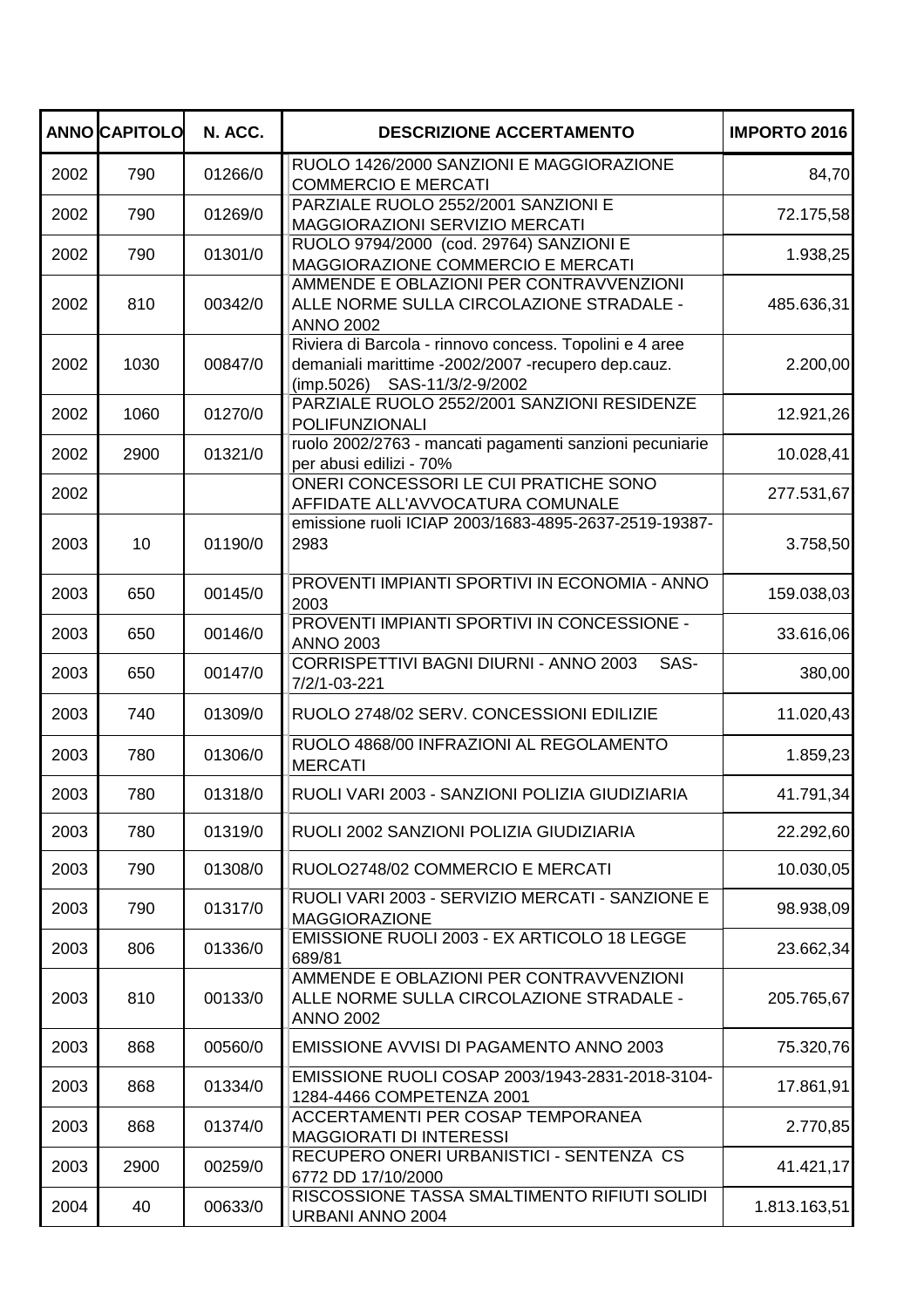|      | <b>ANNO CAPITOLO</b> | N. ACC. | <b>DESCRIZIONE ACCERTAMENTO</b>                                                                                                    | <b>IMPORTO 2016</b> |
|------|----------------------|---------|------------------------------------------------------------------------------------------------------------------------------------|---------------------|
| 2004 | 40                   | 00875/0 | TARSU - AVVISI SUPPLETIVI DI PAGAMENTO DAL<br>1998 AL 2003                                                                         | 435.730,76          |
| 2004 | 45                   | 00634/0 | RISCOSSIONE TASSA SMALTIMENTO RIFIUTI SOLIDI<br>URBANI ANNO 2004                                                                   | 242.487,07          |
| 2004 | 45                   | 00876/0 | ADDIZIONALE TARSU - AVVISI SUPPLETIVI DI<br>PAGAMENTO DAL 1998 AL 2004<br>$9 - 8/35 - 1/04$                                        | 12.347,12           |
| 2004 | 650                  | 00093/0 | PROVENTI IMPIANTI SPORTIVI IN ECONOMIA - 2004                                                                                      | 99.491,12           |
| 2004 | 650                  | 00094/0 | PROVENTI IMPIANTI SPORTIVI IN CONCESSIONE -<br>2004                                                                                | 26.052,44           |
| 2004 | 810                  | 00933/0 | RISCOSSIONI SANZIONI AL CODICE DELLA STRADA -<br>ANNO 2004.                                                                        | 53.552,51           |
| 2004 |                      |         | CREDITO D'IMPOSTA EX DPR 917/1986 MATURATO<br>SUI DIVIDENDI DISTRIBUITI DALL'ALLORA ACEGAS<br><b>SPA NEL 2001</b>                  | 4.672.573,73        |
| 2005 | 45                   | 00552/0 | RISCOSSIONE DELLA TASSA SMALTIM. RIFIUTI<br>SOLIDI URB. ANNO 2005 - ADDIZIONALE                                                    | 56.239,09           |
| 2005 | 45                   | 01195/0 | RISCOSSIONE TASSA SMALTIMENTO RIFIUTI SOLIDI<br>URBANI-AVVISI PAGAMENTO ANNI DA 1998 A 2005 -                                      | 160.065,57          |
| 2005 | 650                  | 00084/0 | PROVENTI IMPIANTI SPORTIVI IN ECONOMIA 2005                                                                                        | 21.639,98           |
| 2005 | 1030                 | 00338/0 | RECUPERO CAUZIONE PER CONCESSONE<br>MARITTIMA - BARCOLA, EX-CEDAS - PER "LA MULA<br>DE TRIESTE" T.P. N0-71/14/22-2004              | 885,42              |
| 2006 | 40                   | 00648/0 | RISCOSSIONE TARSU AVVISI PAGAMENTO 2006                                                                                            | 319.029,99          |
| 2006 | 41                   | 00816/0 | RISCOSSIONE TASSA SMALTIMENTO RIFIUTI SOLIDI<br>URBANI - AVVISI PAGAMENTO RELATIVI ANNI DAL<br>2000 AL 2006                        | 66.071,47           |
| 2006 | 41                   | 01032/0 | RISCOSSIONE TASSA SMALTIMENTO RIFIUTI SOLIDI<br>URBANI - AVVISI PAGAMENTO RELATIVI ANNI DAL<br>2001 AL 2006                        | 201.828,59          |
| 2006 | 41                   | 01300/0 | RISCOSSIONE TASSA SMALTIMENTO RIFIUTI SOLIDI<br>URBANI-AVVISI PAGAMENTO ANNI DAL 2001 AL 2006                                      | 256.206,98          |
| 2006 | 41                   | 01301/0 | RISCOSSIONE TASSA SMALTIMENTO RIFIUTI SOLIDI<br>URBANI - AVVISI PAGAMENTO RELATIVI ANNI DAL<br>2001 AL 2006<br>I5-46/3171/07(2468) | 277.207,53          |
| 2006 | 45                   | 00649/0 | RISCOSSIONE TARSU AVVISI PAGAMENTO 2006                                                                                            | 39.794,64           |
| 2007 | 6                    | 01413/0 | AVVISI DI ACCERTAMENTO ICI RELATIVI AGLI ANNI<br>DAL 2002 AL 2006<br>I5/49/24/1/08(9684)                                           | 179.755,68          |
| 2007 | 15                   | 00332/0 | <b>IMPOSTA PUBBLICITA' ANNO 2007</b>                                                                                               | 3.643,38            |
| 2007 | 41                   | 00778/0 | RISCOSSIONETASSA SMALTIMENTO RIFIUTI SOLIDI<br>URBANI - AVVISI DI PAGAMENTO RELATIVI AGLI ANNI<br>DAL 2000 AL 2007                 | 156.459,72          |
| 2007 | 41                   | 01040/0 | RISCOSSIONE TASSA SMALTIMENTO RIFIUTI SOLIDI<br>URBANI-AVVISI PAGAMENTO RELATIVI ANNI DAL 2002<br>I5/46/579/1/07(19159)<br>AL 2007 | 81.275,90           |
| 2007 | 41                   | 01040/0 | RISCOSSIONE TASSA SMALTIMENTO RIFIUTI SOLIDI<br>URBANI-AVVISI PAGAMENTO RELATIVI ANNI DAL 2002<br>AL 2007                          | 142.433,99          |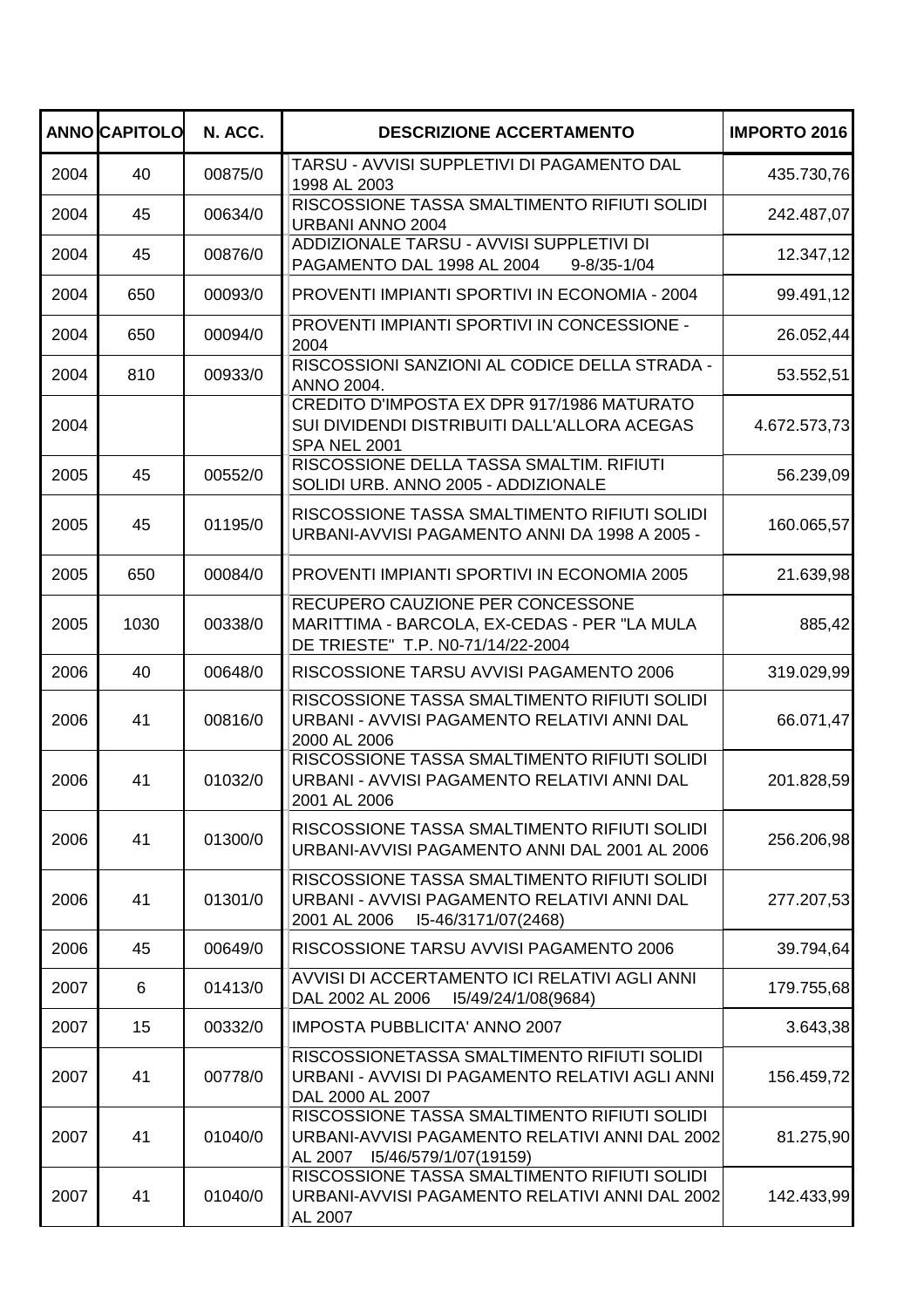|      | <b>ANNO CAPITOLO</b> | N. ACC. | <b>DESCRIZIONE ACCERTAMENTO</b>                                                                                                                    | <b>IMPORTO 2016</b> |
|------|----------------------|---------|----------------------------------------------------------------------------------------------------------------------------------------------------|---------------------|
| 2007 | 41                   | 01081/0 | RISCOSSIONE TASSA SMALTIMENTO RIFIUTI SOLIDI<br>URBANI - AVVISI DI PAGAM. ANNI 2002-2007<br>15/46/608/1/07(20474)                                  | 193.651,13          |
| 2007 | 45                   | 00468/0 | ADDIZIONALE COMUNALE ANNO 2007<br>I5-46/134/1/07                                                                                                   | 10.966,30           |
| 2008 | 6                    | 01433/0 | LOTTA ALL'EVASIONE ICI ANNI DAL 2003 AL 2007<br>I/49/8/1/09(5035)                                                                                  | 55.937,52           |
| 2008 | 41                   | 00905/0 | RISCOSSIONE TASSA SMALTIMENTO RIFIUTI SOLIDI<br>URBANI - AVVISI DI PAGAMENTO RELATIVI AGLI ANNI<br>DAL 2002 AL 2008                                | 1.854.576,44        |
| 2008 | 45                   | 00690/0 | RISCOSSIONE DELLA TASSA DI SMALTIMENTO<br>RIFIUTI SOLIDIURBANI - AVVISI DI PAGAMENTO<br>RELATIVI ALL'ANNO 2008                                     | 33.964,47           |
| 2008 | 810                  | 00394/0 | RISCOSSIONI PER SANZIONI AMM. VE SU INFRAZIONI<br>AL C.D.S. - ANNO 2008.                                                                           | 400.248,36          |
| 2009 | 40                   | 00787/0 | RISCOSSIONE DELLA TASSA DI SMALTIMENTO<br>RIFIUTI SOLIDI URBANI - AVVISI DI PAGAMENTO<br>RELATIVI ALL'ANNO 2009                                    | 150.383,96          |
| 2009 | 41                   | 00975/0 | RISCOSSIONE TASSA SMALTIMENTO RIFIUTI SOLIDI<br>URBANI - AVVISI DI PAGAMENTO RELATIVI AGLI ANNI<br>DAL 2002 AL 2009                                | 1.496.952,39        |
| 2009 | 45                   | 00788/0 | RISCOSSIONE DELLA TASSA DI SMALTIMENTO<br>RIFIUTI SOLIDI URBANI - AVVISI DI PAGAMENTO<br>RELATIVI ALL'ANNO 2009                                    | 89.346,22           |
| 2009 | 810                  | 00392/0 | RISCOSSIONI PER SANZIONI SU INFRAZIONI AL<br>CODICE DELLA STRADA ANNO 2009.                                                                        | 167020,78           |
| 2009 | 968                  | 00985/0 | SALDO PER NEGATIVO PER RECUPERO COMPETENZE PIERETTI<br>SONIA PERIODO 20.9.07-31.7.09 A SEGUITO RISOLUZIONE<br>RAPPORTO DI LAVORO (VEDI DX 2786/09) | 40.080,04           |
| 2010 | 41                   | 00673/0 | Riscossione della tassa di smaltimento rifiuti solidi urbani;<br>avvisi pagamento relativi agli anni dal 2002 al 2010                              | 500.000,00          |
| 2010 | 41                   | 00754/0 | Riscossione della tassa di smaltimento rifiuti solidi urbani;<br>avvisi di pagamento relativi agli anni dal 2002 al 2009                           | 950.000,00          |
| 2010 | 41                   | 01329/0 | Riscossione della tassa di smaltimento rifiuti solidi urbani;<br>avvisi di pagamento relativi agli anni dal 2003 al 2010                           | 57.974,49           |
| 2010 | 45                   | 00646/0 | Riscossione della tassa di smaltimento rifiuti solidi urbani;<br>avvisi di pagamento relativi all'anno 2010 .I-46/404/10-<br>1(13799               | 53.701,38           |
| 2010 | 810                  | 00499/0 | RISCOSSIONI PER SANZIONI SU INFRAZIONI AL<br>CODICE DELLA STRADA ANNO 2010.                                                                        | 484.688,55          |
| 2011 | 41                   | 00590/0 | Riscossione della tassa di smaltimento rifiuti solidi urbani;<br>avvisi di pagamento relativi agli anni dal 2003 al 2011                           | 821.847,75          |
| 2011 | 41                   | 01126/0 | Riscossione tarsu; avvisi di pagamento relativi anni dal<br>2003 al 2011.                                                                          | 135.423,39          |
| 2011 | 810                  | 00300/0 | RISCOSSIONI PER SANZIONI SU INFRAZIONI AL<br>CODICE DELLA STRADA ANNO 2011.                                                                        | 603.908,26          |
| 2011 | 941                  | 1329    | Rimborso dallo Stato per gestione degli Uffici giudiziari<br>esercizio 2011<br>I-37/1/11-46(1147)                                                  | 317.382,36          |